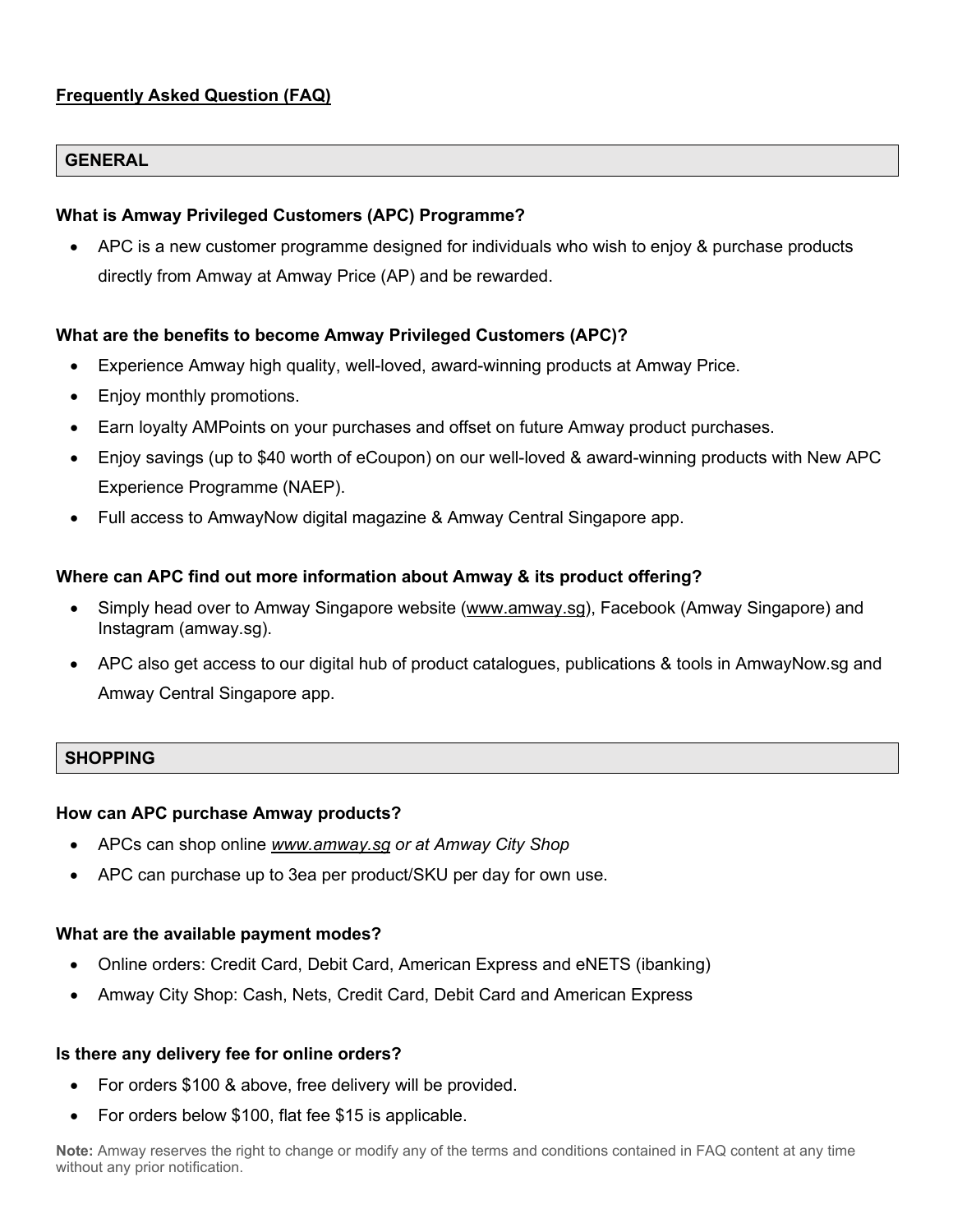# **What is the delivery lead time for online orders?**

- 2 working days\* (excluding orders made on weekends or Public Holidays)
- Orders will be delivered to the APC's registered address (not applicable for P.O. boxes).

*\* Schedule may be subject to change due high order volumes in light of the pandemic and public holidays.*

# **What is New APC Experience Program (NAEP)?**

- Enjoy savings (up to \$40 worth of eCoupon) on our well-loved & award-winning products with New APC Experience Programme (NAEP).
- Upon successful sign-up, new APC account will be credited with 2 eCoupons: Welcome eCoupon worth \$10 & 1st Product Experience eCoupon worth \$10.
- The 2nd & 3rd Product Experience eCoupons will be released upon the redemption of your previous S\$10 eCoupon.
- APC can log in to Amway.sg to view the eCoupon status under My Account > Payment Management > Coupon & Voucher Management



#### **Terms & Conditions**

- The eCoupons can be used for walk-in and online orders.
- Expired eCoupons will not be reactivated and the subsequent coupon will not be generated if any of the initial coupons are not used.
- All purchases must be under the new APC's personal account. Volume down from the assigned ABO is not allowed.
- All eCoupons are inclusive of GST.

# **What is Amway Satisfaction Guarantee?**

- Amway Satisfaction Guarantee helps ensure satisfaction with our products or opportunity. If you're not getting what you expected from your Amway opportunity or an Amway product – let us know, and we'll work tirelessly to make sure you're 100% satisfied.
- Please refer more information at<https://www.amway.sg/about-amway/amway-promise>

**Note:** Amway reserves the right to change or modify any of the terms and conditions contained in FAQ content at any time without any prior notification.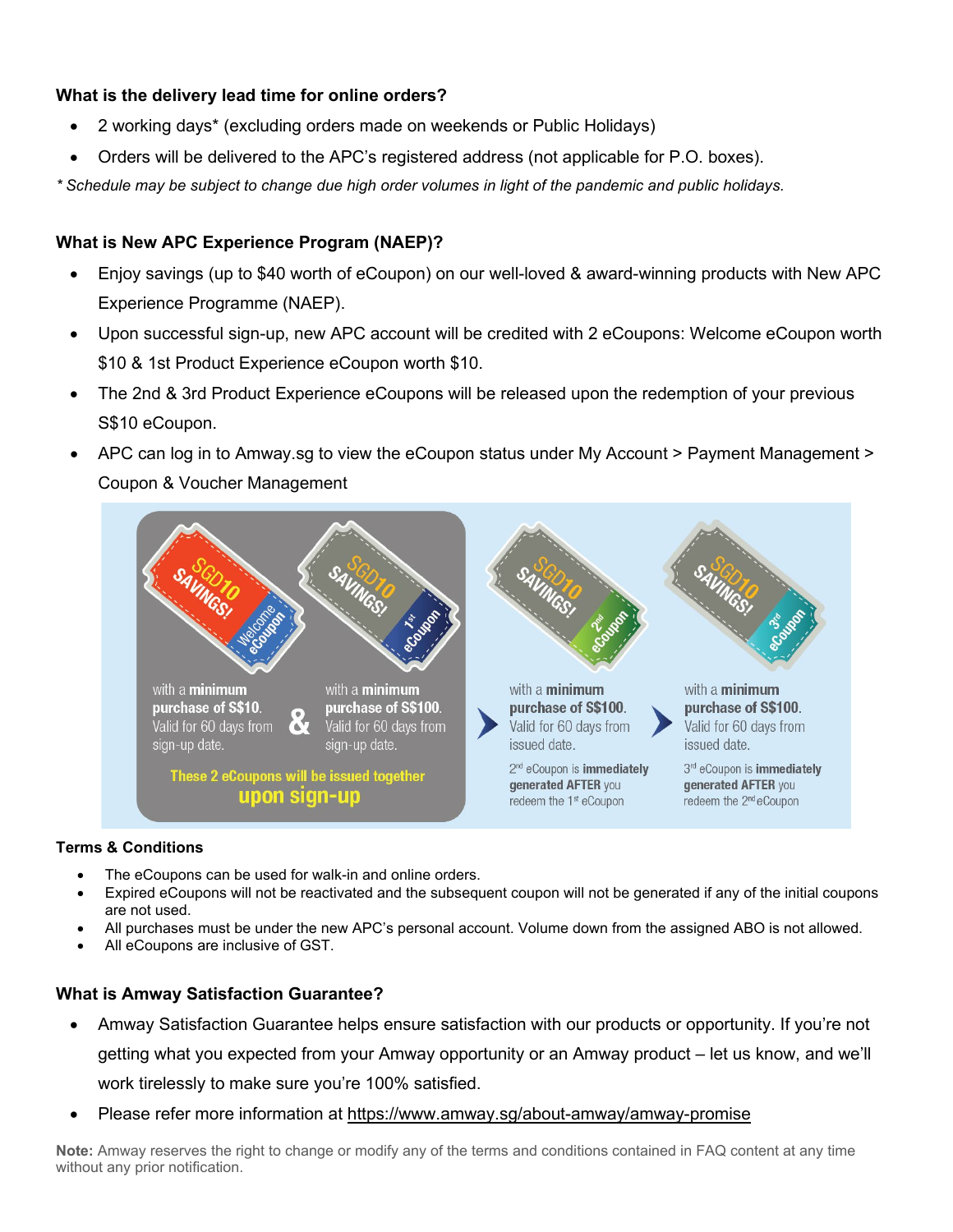# **AMPOINTS**

#### **What are AMPoints?**

• AMPoints are loyalty points earned by APCs when they purchase Amway products and can be used to redeem against future product purchases.

### **How to earn & redeem AMPoints?**

- For every \$1.00 spent on product purchases, APCs earn 1 AMPoint.
- When 900 or more AMPoints are accumulated, they can be converted to a \$5.00 eCoupon via online only.
- eCoupon has 60 days validity from date of issuance and no minimum spending required to utilize the \$5.00 eCoupon.
- APCs can proceed to use the eCoupon when making their purchases.

# **Is there any expiry for the AMPoints?**

- AMPoints do not have an expiry date. However, once AMPoint has been converted to eCoupon, there will be a 60 days validity from date of issuance.
- Should an APC wish to convert to an ABO, all AMPoints must be redeemed prior to conversion. Any outstanding or balance AMPoints will be forfeited upon conversion to an ABO membership.
- Should an APC resign, any unused AMPoints will be forfeited.

# **Are AMPoints transferable or redeem for Cash?**

• AMPoints are not transferable and cannot be converted to cash, credit vouchers.

# **BRAND EXPERIENCE**

# **Can APCs participate in Amway's Brand Experience Centre (BEC) Programmes?**

- APCs are welcome to participate in Health & Beauty Consultations by our Nutrilite & Artistry Beauty consultants at Brand Experience Centre. Duration of each session is 30 minutes.
- To register for a Health & Beauty Assessment slot, APCs must purchase the BEC coupon online.
	- $\circ$  A booking coupon and product redemption coupon will be generated.
	- o The booking coupon shall be used to book the assessment slot.
	- $\circ$  The product redemption coupon shall be used to redeem the suitable product recommended after the assessment.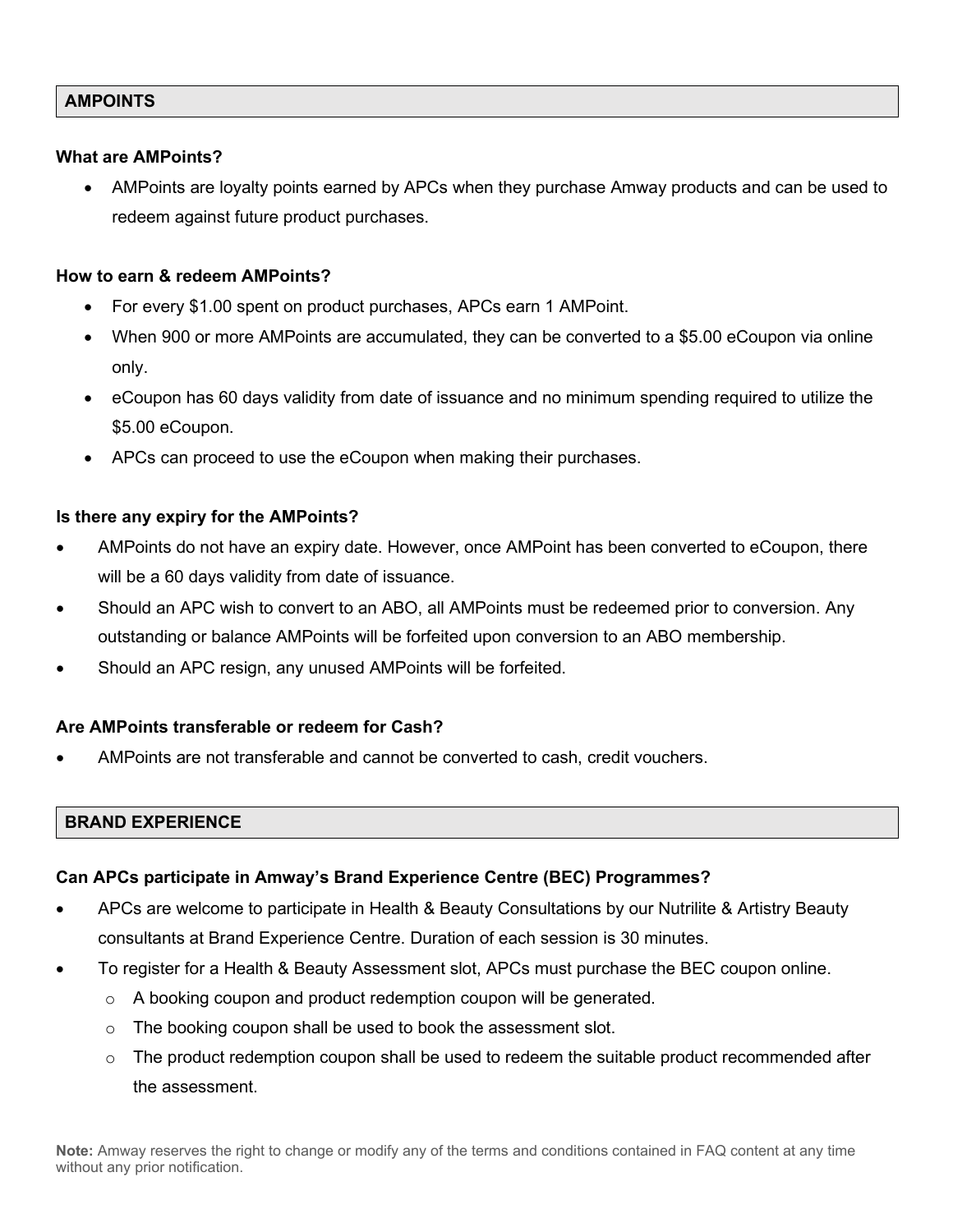# **SIGNING UP**

# **How to become an Amway Privileged Customer?**

- Simply register online at *[www.amway.sg](http://www.amway.sg/)*
- Upon registration successful, APCs will receive an email link or SMS via their registered email/mobile number to create their unique Amway ID. APCs can use their email or mobile number as their login for Amway ID.

#### **Who can sign-up as an APC?**

- Age 18+ and above.
- Singapore Citizen, Permanent Resident or Foreign Resident with Legitimate Pass issued by the Government of Singapore.
- Required to register with a valid local address in Singapore.
- Must be sponsored by a Malaysia/Singapore/Brunei ABO. Amway will assign an ABO sponsor in Singapore if the individual does not have one.
- For married couples, both husband and wife will share the same APC membership.
- Individuals can only have 1 APC or ABO membership within Malaysia, Singapore or Brunei.

# **Why are married couples required to share the same APC membership?**

• Married couples are required to share the same APC membership as this is one of the criteria for APC membership.

# **Where can APCs find their membership e-card?**

• The APC eCard is located within the Amway Central Singapore app.

# **Is it required for APCs to present their e-card at Amway Shops to make a purchase?**

• APCs are recommended to present their eCard when making a purchase at Amway Shop to collect AMPoints and to ensure a seamless shopping experience.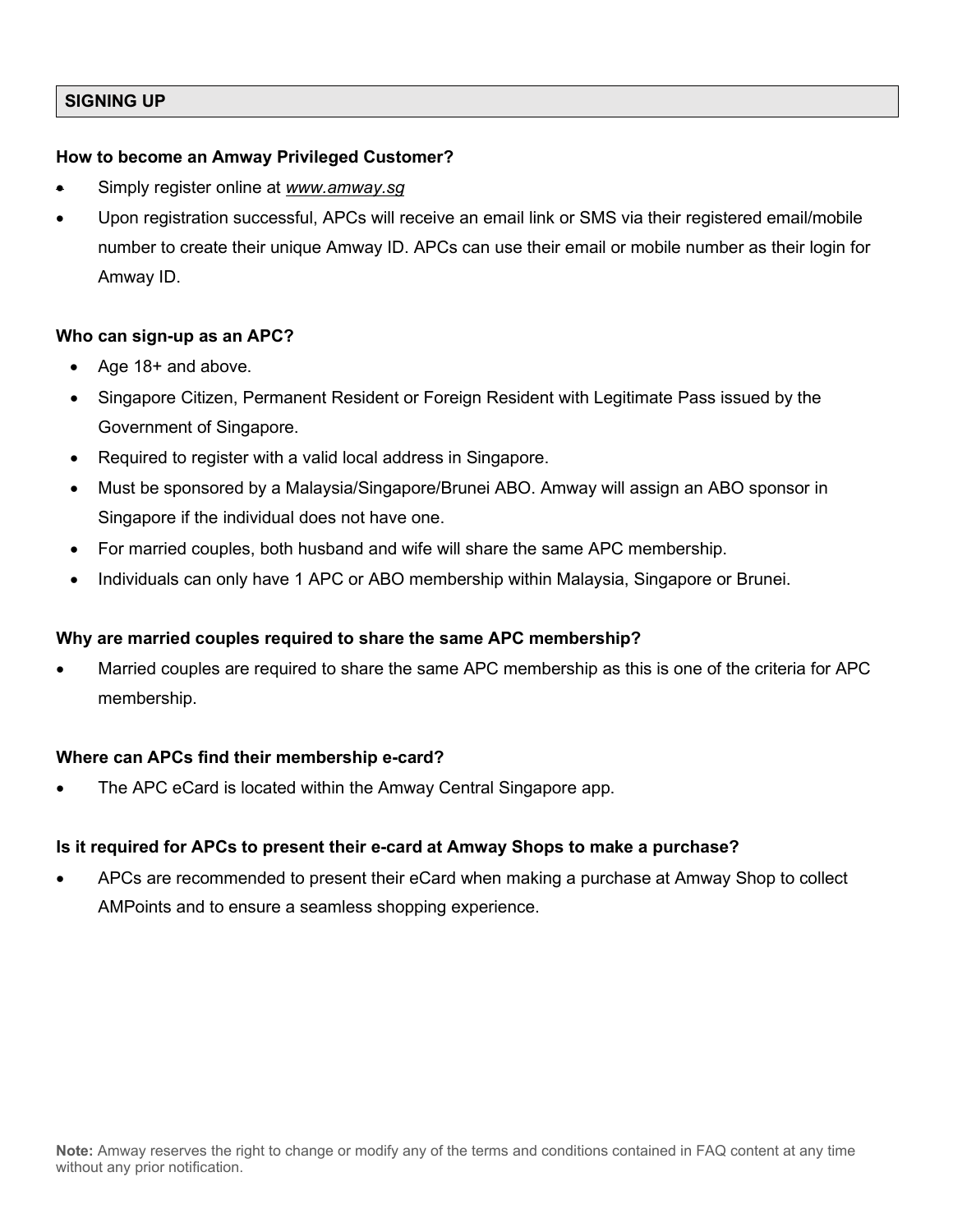# **RENEWAL**

### **How can APC renew membership?**

- APCs can renew via online at **one month prior** and **one month after** the membership has lapsed.
- APCs are encouraged to enrol for the Auto-Renewal of Membership to avoid missing out on the opportunity to continue shopping for Amway products at Amway Price (AP).
- APC Membership Renewal Fee: \$10

# **What is the process if an APC membership has expired (after the renewal period) and the APC wishes to re-register as an APC/ABO?**

The re-registration process follows the new sign up process.

# **ABOUT AMWAY BUSINESS OWNER AND AMWAY PRIVILEDGED CUSTOMERS**

#### **What are the differences between an ABO and APC?**

- APC programme is designed for individuals who wish to purchase products for personal consumption
- Unlike ABOs, APCs focus on personal consumption and do not have rights to sponsor and sell or earn income/bonus pay outs.

|                             | <b>Amway Business Owner (ABO)</b>           | <b>Amway Privileged Customers (APC)</b>    |
|-----------------------------|---------------------------------------------|--------------------------------------------|
| Registration                | \$30 New Sign-Up Fee                        | \$10 Annual Membership Fee                 |
|                             | ABO receive a \$30 Welcome eCoupon          | APC receive a \$10 Welcome eCoupon upon    |
|                             | upon successful sign-up; valid for 60 days) | successful sign-up; valid for 60 days)     |
| Renewal                     | \$10 Renewal Fee                            | \$10 Renewal Fee                           |
|                             | ABO receive a \$10 eCoupon upon             | APC receive a \$10 eCoupon upon successful |
|                             | successful renewal; valid for 60 days)      | renewal; valid for 60 days)                |
| Earnings                    | Earn unlimited income and bonuses as        | Earn AMPoints to redeem against future     |
|                             | your business grows                         | purchases                                  |
| <b>Purchase of Products</b> | Buy products at Amway Price<br>$\bullet$    | • Buy products at Amway Price for own      |
|                             | • For own usage/consumption and retail      | usage/consumption                          |
|                             | to customers                                | Limited to 3 units per SKU per day         |
| <b>Business Activity</b>    | Sponsoring & Selling                        | Not applicable                             |